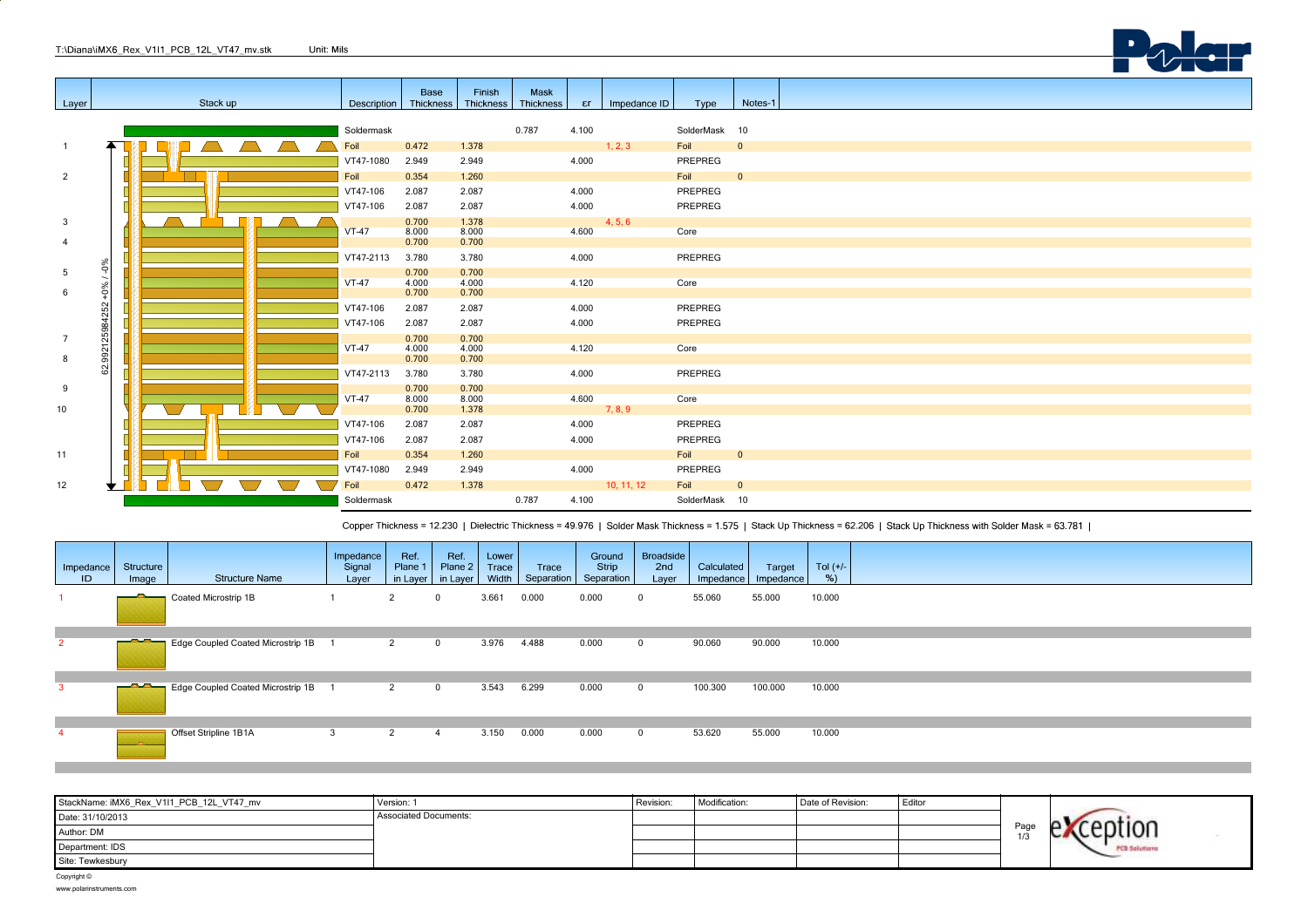|                 |                        | T:\Diana\iMX6 Rex V1I1 PCB 12L VT47 mv.stk | Unit: Mils                   |                             |                             |                         |                     |                               |                                  |                         |                     |                   |  |  |
|-----------------|------------------------|--------------------------------------------|------------------------------|-----------------------------|-----------------------------|-------------------------|---------------------|-------------------------------|----------------------------------|-------------------------|---------------------|-------------------|--|--|
| Impedance<br>ID | Structure<br>Image     | <b>Structure Name</b>                      | Impedance<br>Signal<br>Layer | Ref.<br>Plane 1<br>in Layer | Ref.<br>Plane 2<br>in Layer | Lower<br>Trace<br>Width | Trace<br>Separation | Ground<br>Strip<br>Separation | <b>Broadside</b><br>2nd<br>Layer | Calculated<br>Impedance | Target<br>Impedance | Tol $(+/-)$<br>%) |  |  |
| 5 <sup>1</sup>  |                        | Edge Coupled Offset Stripline 1B1A 3       |                              | $\overline{2}$              |                             | 3.346                   | 4.528               | 0.000                         | 0                                | 88.390                  | 90.000              | 10.000            |  |  |
| $6^{\circ}$     |                        | Edge Coupled Offset Stripline 1B1A 3       |                              | $\overline{2}$              | $\overline{4}$              | 3.346                   | 7.677               | 0.000                         | $\mathbf 0$                      | 98.390                  | 100.000             | 10.000            |  |  |
| 7               |                        | Offset Stripline 1B1A                      | 10                           | 9                           | 11                          | 3.150                   | 0.000               | 0.000                         | $\mathbf 0$                      | 53.620                  | 55.000              | 10.000            |  |  |
| 8               |                        | Edge Coupled Offset Stripline 1B1A         | 10                           | 9                           | 11                          | 3.346                   | 4.528               | 0.000                         | $\mathbf 0$                      | 88.390                  | 90.000              | 10.000            |  |  |
| 9               |                        | Edge Coupled Offset Stripline 1B1A         | 10                           | 9                           | 11                          | 3.346                   | 7.677               | 0.000                         | $\mathbf 0$                      | 98.390                  | 100.000             | 10.000            |  |  |
| 10              |                        | Coated Microstrip 1B                       | 12                           | 11                          | $\overline{0}$              | 3.661                   | 0.000               | 0.000                         | $\mathbf 0$                      | 55.060                  | 55.000              | 10.000            |  |  |
| 11              | <u>a an an an an A</u> | Edge Coupled Coated Microstrip 1B          | 12                           | 11                          | $\overline{0}$              | 3.976                   | 4.488               | 0.000                         | $\mathbf 0$                      | 90.060                  | 90.000              | 10.000            |  |  |
| $\overline{12}$ | $\sim$ $\sim$ $\sim$   | Edge Coupled Coated Microstrip 1B          | 12                           | $\overline{11}$             | $\overline{0}$              | 3.543                   | 6.299               | 0.000                         | $\mathbf 0$                      | 100.300                 | 100.000             | 10.000            |  |  |

| Column                  | Position   Drill Image   1st Layer   2nd Layer |                |                         | Drill Type          | Fill Type | <b>Minimum Size</b> | Data<br>Filenames |
|-------------------------|------------------------------------------------|----------------|-------------------------|---------------------|-----------|---------------------|-------------------|
|                         |                                                |                | 12                      | Mechanical PTH None |           | 0.008               |                   |
| $\overline{2}$          |                                                |                | $\overline{2}$          | Laser PTH           | None      | 3.937               |                   |
| $\overline{\mathbf{3}}$ |                                                | $\overline{2}$ | $\overline{\mathbf{3}}$ | Laser PTH           | None      | 3.937               |                   |
| $\overline{2}$          |                                                | 12             | 11                      | Laser PTH           | None      | 3.937               |                   |
| $\overline{3}$          |                                                | 11             | 10                      | Laser PTH           | None      | 3.937               |                   |

| StackName: iMX6_Rex_V1I1_PCB_12L_VT47_mv | Version: 1           | Revision: | Modification: | Date of Revision: | Editor |                         |                     |  |
|------------------------------------------|----------------------|-----------|---------------|-------------------|--------|-------------------------|---------------------|--|
| Date: 31/10/2013                         | ssociated Documents: |           |               |                   |        |                         |                     |  |
| Author: DM                               |                      |           |               |                   |        | <sup>o</sup> aα∈<br>2/3 |                     |  |
| Department: IDS                          |                      |           |               |                   |        |                         | <b>PCB Solution</b> |  |
| Site: Tewkesbury                         |                      |           |               |                   |        |                         |                     |  |